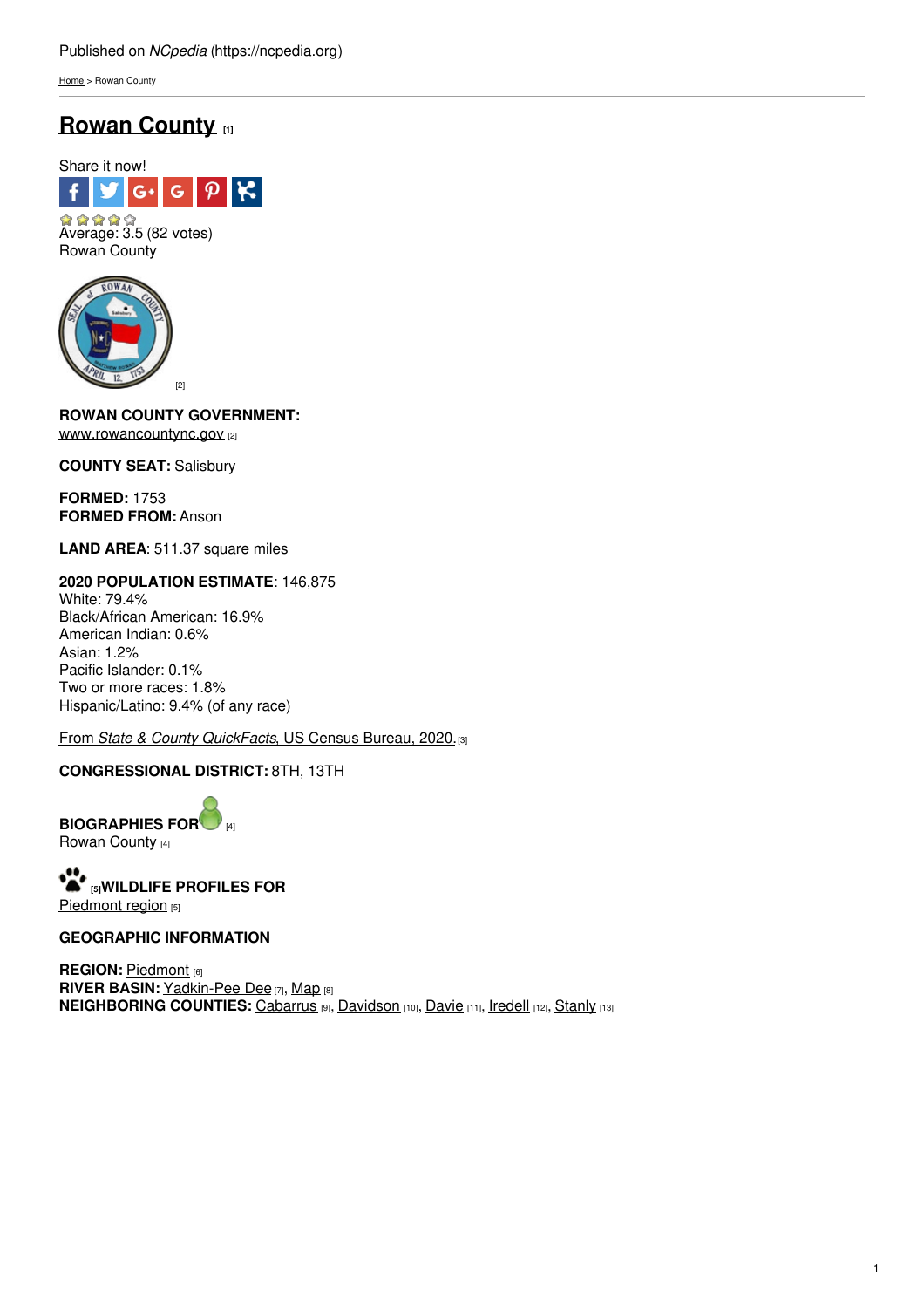

See also: North Carolina [Counties](https://www.ncpedia.org/geography/counties) [14] (to access links to NCpedia articles for all 100 counties)

by Jay Mazzocchi, 2006

See also: [Confederate](https://ncpedia.org/confederate-prison-salisbury) Prison (Salisbury)<sup>[15]</sup>; Gold Hill [Mine](https://ncpedia.org/gold-hill-mine) [16].

Rowan County, located in the [Piedmont](https://ncpedia.org/geography/region/piedmont)  $_{[6]}$  region of North Carolina, was formed in 1753 fromAnson [County](https://ncpedia.org/geography/anson)  $_{[17]}$  and was named for [Matthew](https://ncpedia.org/biography/rowan-matthew) Rowan [18], the governor of North Carolina at the time of the county's establishment. Early inhabitants of the area included the [Catawba](https://ncpedia.org/catawba-indians) [19] and [Saponi](https://ncpedia.org/saponi-indians) [20] Indians, followed by [German](https://ncpedia.org/german-settlers) [21] and [Scotch-Irish](https://ncpedia.org/scottish-settlers) [22] settlers. [Salisbury](https://salisburync.gov/) [23], the county seat, was incorporated in 1755 and was named after the cathedral town in England; during much of the nineteenth century, it was the largest city in western North Carolina and served as a major center of trade and politics. Other communities in the county include [Spencer](https://spencernc.gov/) [24], East Spencer, China Grove, Bear Poplar, Mount Ulla, Millbridge, Faith, Craven, and part of [Kannapolis](https://www.kannapolisnc.gov/)  $_{[25]}$ , extending up from [Cabarrus](https://ncpedia.org/geography/cabarrus) County  $_{[9]}$ . Notable physical features of the county include the Yadkin River, High Rock Lake, Dunn Mountain, and Panther and Beaverdam Creeks.

[Catawba](https://ncpedia.org/catawba-college) College [26] (1851) and [Livingstone](https://ncpedia.org/livingstone-college) College [27] (1879) are located in Rowan County, which also is home to several landmarks and historic sites, such as Old Stone [House](https://www.visitnc.com/listing/pLPK/old-stone-house) [28], the county's oldest building, constructed around 1766. This and other sites are run by Rowan Museum, Inc. Other significant landmarks include the [Confederate](https://ncpedia.org/confederate-prison-salisbury) Prison [15] and the Gold Hill [Mining](http://ncmarkers.com/Markers.aspx?MarkerId=L-81) District <sub>[29]</sub>. Cultural institutions in Rowan County include the North Carolina [Transportation](https://ncpedia.org/nc-transportation-museum) Museum [30] at Spencer Shops, Waterworks Visual Arts Center, Catawba College's Shuford School of Performing Arts, and the Catawba Community Children's Chorus. The county hosts festivals and annual events such as the Rowan County Agricultural Fair, the National Sportscaster and [Sportswriters](http://nssafame.com/awards/hall-of-fame/) Hall of Fame Awards[31], the Old Miners Jubilee, Santa Claus Special, the Rockwell Craft Festival, and Take Pride in Granite Day.

Rowan County produces agricultural goods such as horticultural crops and livestock. Manufactured products include polyester fiber, trucks, textiles, yarn, furnaces, furniture, and mobile homes. The population of Rowan County was estimated to be 133,000 in 2004.

## **Annotated history of Rowan County's formation:**

For an annotated history of the county's formation, with the laws affecting the county, boundary lines and changes, and other origin information, visit these references in *The Formation of the North Carolina Counties* (Corbitt, 2000), available online at North Carolina Digital Collections (note, there may be additional items of interest for the county not listed here):

County formation history: <https://digital.ncdcr.gov/digital/collection/p16062coll9/id/289959> [32]

Index entry for the county: <https://digital.ncdcr.gov/digital/collection/p16062coll9/id/290093> [33]

## **References:**

Brawley, James S. *Rowan County: A Brief History.* Raleigh: North Carolina Department of Cultural Resources, Division of Archives and History, 1977. <https://archive.org/details/rowancountybrief00braw> [34] (accessed February 15, 2019).

## **Additional resources:**

Corbitt, David Leroy. *The Formation of the North Carolina Counties, 1663-1943*. Raleigh: Division of Archives and History, North Carolina Department of Cultural Resources, 1987. <https://digital.ncdcr.gov/digital/collection/p16062coll9/id/290103> [35] (accessed June 20, 2017).

Rowan County Government. "Rowan County, North Carolina."<https://www.rowancountync.gov/> [2] (accessed February 15, 2019).